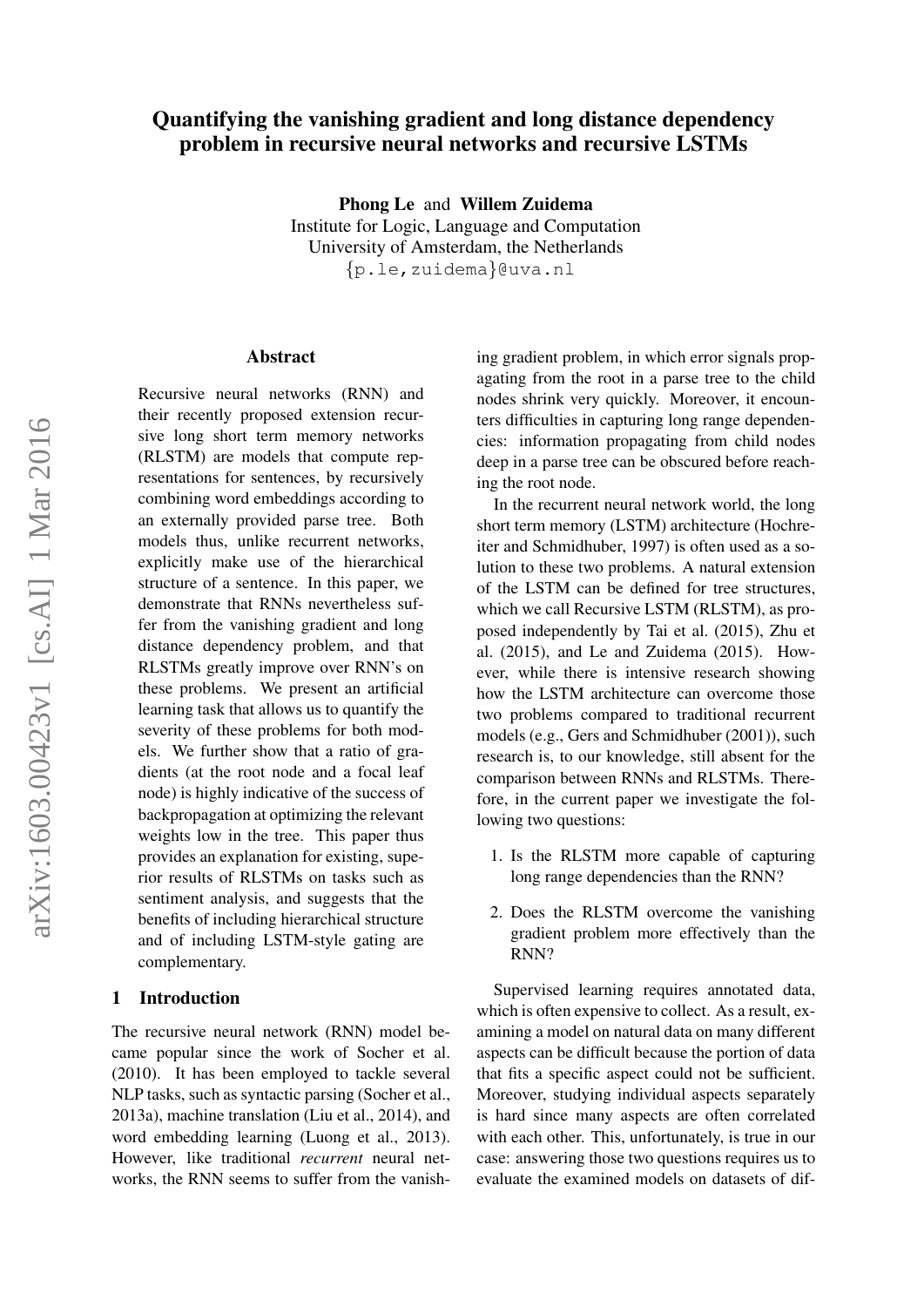ferent tree depths, in which the key nodes which contain decisive information in a parse tree must be identified. Using available annotated corpora such as the Stanford Sentiment Treebank (Socher et al., 2013b) and the Penn Treebank is thus inappropriate, as they are too small for this purpose (10k, 40k trees, respectively, compared to 240k trees in our experiments), and key nodes are not marked. Our solution is an artificial task where sentences and parse trees can be randomly generated under any arbitrary constraints on tree depth and key node's position.

### 2 Background

Both the RNN and the RLSTM model are instances of a general framework which takes a sentence, syntactic tree, and vector representations for the words in the sentence as input, and applies a composition function to recursively compute vector representations for all the phrases in the tree and the complete sentence. Technically speaking, given a production  $p \rightarrow x$  y, and  $\mathbf{x}, \mathbf{y} \in \mathbb{R}^n$ representing x, y, we compute  $\mathbf{p} \in \mathbb{R}^n$  for p by  $\mathbf{p} = F(\mathbf{x}, \mathbf{y})$ , where F is a composition function.

In the RNN,  $F$  is a one-layer feed-forward neural network. In the RLSTM, a node  $u$  is represented by the vector  $\mathbf{u} = [\mathbf{u}_r; \mathbf{u}_c]$  resulting from concatenating a vector representing the phrase that the node covers and a memory vector.  $F$  could be any LSTM that can combine two such concatenation vectors, such as Structure-LSTM (Zhu et al., 2015), Tree-LSTM (Tai et al., 2015), and LSTM-RNN (Le and Zuidema, 2015). In the current paper, we use the implementation<sup>1</sup> of Le and Zuidema (2015).

### 3 Experiments

We now examine how the two problems, the vanishing gradient problem and the problem of how to capture long range dependencies, affect the RLSTM model and the RNN model. To do so, we propose the following artificial task, which requires a model to distinguish useful signals from noise. We define:

- a sentence is a sequence of tokens which are integer numbers in the range [0, 10000];
- a sentence contains one and only one *keyword* token which is an integer number smaller than 1000;

• a sentence is labeled with the integer resulting from dividing the keyword by 100. For instance, if the keyword is 607, the label is 6. In this way, there are 10 classes, ranging from 0 to 9.

The task is to predict the class of a sentence, given its binary parse tree (Figure 1). Because the label of a sentence is determined solely by the keyword, the two models need to identify the keyword in the parse tree and allow only the information from the leaf node of the keyword to affect the root node. It is worth noting that this task resembles sentiment analysis with simple cases in which the sentiment of a whole sentence is determined by one keyword (e.g. "I like the movie"). Simulating complex cases involving negation, composition, etc. is straightforward and for future work. But here we believe that the current task is adequate to answer our two questions raised in Section 1.

The two models, RLSTM and RNN, were implemented with the dimension of vector representations and vector memories 50. Following Socher et al.  $(2013b)$ , we used  $tanh$  as the activation function, and initialized word vectors by randomly sampling each value from a uniform distribution  $U(-0.0001, 0.0001)$ . We trained the two models using the AdaGrad method (Duchi et al., 2011) with a learning rate of 0.05 and a mini-batch size of 20 for the RNN and of 5 for the RLSTM. Development sets were employed for early stopping (training is halted when the accuracy on the development set is not improved after 5 consecutive epochs).

### 3.1 Experiment 1

We randomly generated 10 datasets. To generate a sentence of length *l*, we shuffle a list of randomly chosen  $l - 1$  non-keywords and one keyword. The i-th dataset contains 12k sentences of lengths from  $10i-9$  tokens to  $10i$  tokens, and is split into train, dev, test sets with sizes of 10k, 1k, 1k sentences. We parsed each sentence by randomly generating a binary tree whose number of leaf nodes equals to the sentence length.

The test accuracies of the two models on the 10 datasets are shown in Figure 2; For each dataset we run each model 5 times and reported the highest accuracy for the RNN model, and the distribution of accuracies (via boxplot) for the RLSTM model. We can see that the RNN model performs reasonably well on very short sentences

<sup>1</sup>https://github.com/lephong/lstm-rnn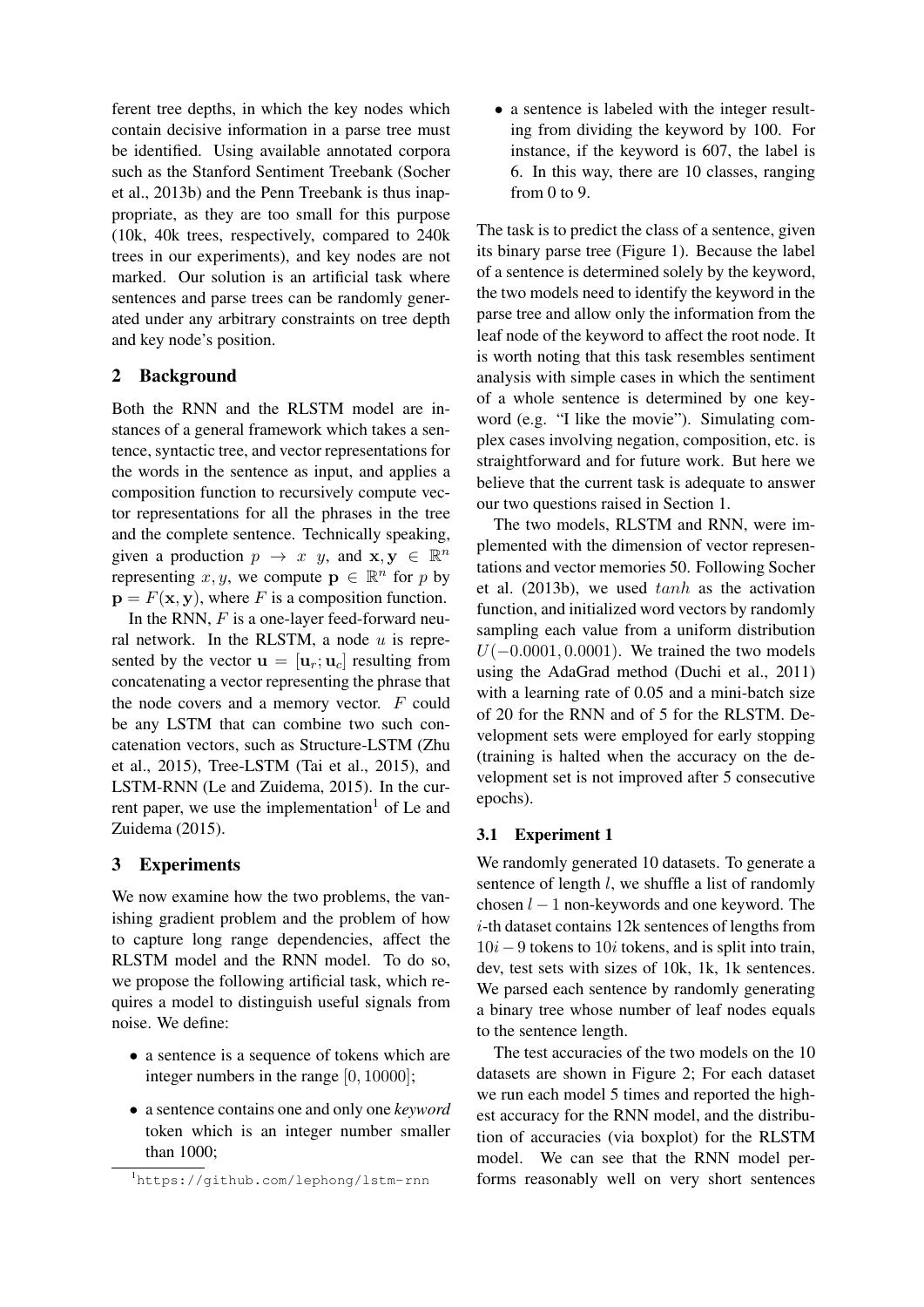

Figure 1: Example binary tree for the artificial task. The number enclosed in the box is the *keyword* of the sentence.



Figure 2: Test accuracies of the RNN (the best among 5 runs) and the RLSTM (boxplots) on datasets of different sentence lengths.

(less than 11 tokens). However, when the sentence length exceeds 10, the RNN's performance drops so quickly that the difference between it and the random guess' performance (10%) is negligible. Trying different learning rates, mini-batch sizes, and values for  $n$  (the dimension of vectors) did not give significant differences. On the other hand, the RLSTM model achieves more than 90% accuracy on sentences shorter than 31 tokens. Its performance drops when the sentence length increases, but is still substantially better than the random guess when the sentence length does not exceed 70. When the sentence length exceeds 70, both the RLSTM and RNN perform similarly.

### 3.2 Experiment 2

In Experiment 1, it is not clear whether the tree size or the keyword depth is the main factor of the rapid drop of the RNN's performance. In this ex-

periment, we kept the tree size fixed and vary the keyword depth. We generated a pool of sentences of lengths from 21 to 30 tokens and parsed them by randomly generating binary trees. We then created 10 datasets each of which has 12k trees (10k for training, 1k for development, and 1k for testing). The *i*-th dataset consists of only trees in which distances from keywords to roots are i or  $i + 1$  (to stop the networks from exploiting keyword depths directly).

Figure 3 shows test accuracies of the two models on those 10 datasets. Similarly in Experiment 1, for each dataset we run each model 5 times and reported the highest accuracy for the RNN model, and the distribution of accuracies for the RLSTM model. As we can see, the RNN model achieves very high accuracies when the keyword depth does not exceed 3. Its performance then drops rapidly and gets close to the performance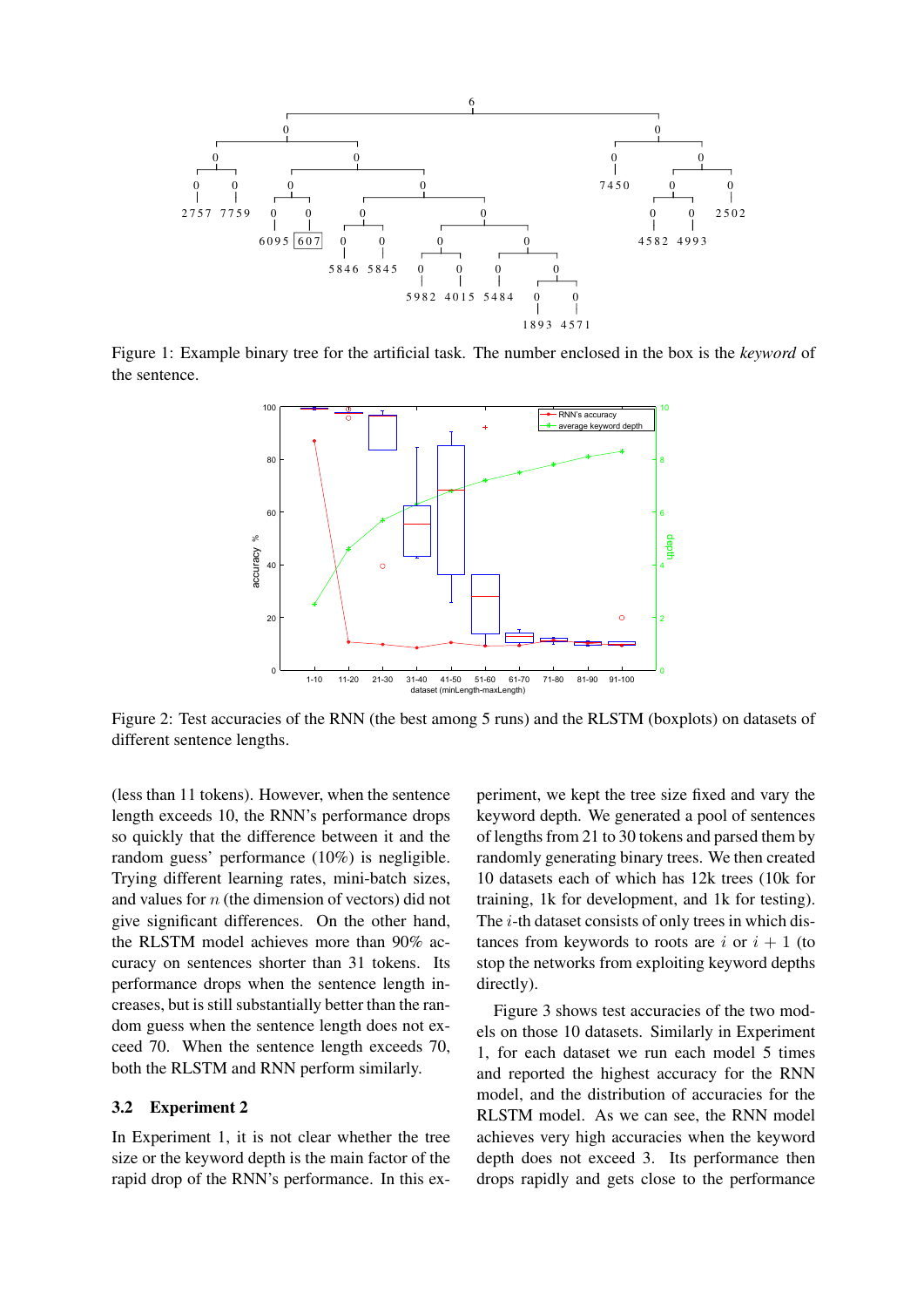

Figure 3: Test accuracies of the RNN (the best among 5 runs) and the RLSTM (boxplots) on datasets of different keyword depths.

of the random guess. This is evidence that the RNN model has difficulty capturing long range dependencies. By contrast, the RLSTM model performs at above 90% accuracy until the depth of the keyword reaches 8. It has difficulty dealing with larger depths, but the performance is always better than the random guess.

#### 3.3 Experiment 3

We now examine whether the two models can encounter the vanishing gradient problem. To do so, we looked at the the back-propagation phase of each model in Experiment 1 on the third dataset (the one containing sentences of lengths from 21 to 30 tokens). For each tree, we calculated the ratio

$$
\frac{\parallel \frac{\partial J}{\partial \mathbf{x}_{keyword}} \parallel}{\parallel \frac{\partial J}{\partial \mathbf{x}_{root}} \parallel}
$$

where the numerator is the norm of the error vector at the keyword node and the denominator is the norm of the error vector at the root node. This ratio gives us an intuition how the error signals develop when propagating backward to leaf nodes: if the ratio  $\ll 1$ , the vanishing gradient problem occurs; else if the ratio  $\gg 1$ , we observe the exploding gradient problem.

Figure 4 reports the ratios w.r.t. the keyword node depth in each epoch of training the RNN model. The ratios in the first epoch are always very small. In each following epoch, the RNN model successfully lifts up the ratios steadily (see Figure 6a for a clear picture at the keyword depth

10), but a clear decrease when the depth becomes larger is observable. For the RLSTM model (see Figure 5 and 6b), the story is somewhat different. The ratios go up after two epochs so rapidly that there are even some exploding error signals sent back to leaf nodes. They subsequently go down and remain stable with substantially less exploding error signals. This is, interestingly, concurrent with the performance of the RLSTM model on the development set (see Figure 6b). It seems that the RLSTM model, after one epoch, quickly locates the keyword node in a tree and relates it to the root by building a strong bond between them via error signals. After the correlation between the keyword and the label at the root is found, it tries to stabilize the training by reducing the error signals sent back to the keyword node. Comparing the two models by aligning Figure 4 with Figure 5, and Figure 6a with Figure 6b, we can see that the RLSTM model is more capable of transmitting error signals to leaf nodes.

It is worth noting that we do see the vanishing gradient problem happening when training the RNN model in Figure 4; but Figure 6a suggests that the problem can become less serious after a long enough training time. This might be because depth 10 is still manageable for the RNN model. (Notice that in the Stanford Sentiment Treebank, more than three quarters of leaf nodes are at depths less than 10.) The fact the the RNN model still doesnot perform better than random guessing can be explained using the arguments given by Bengio et al. (1994), who show that there is a trade-off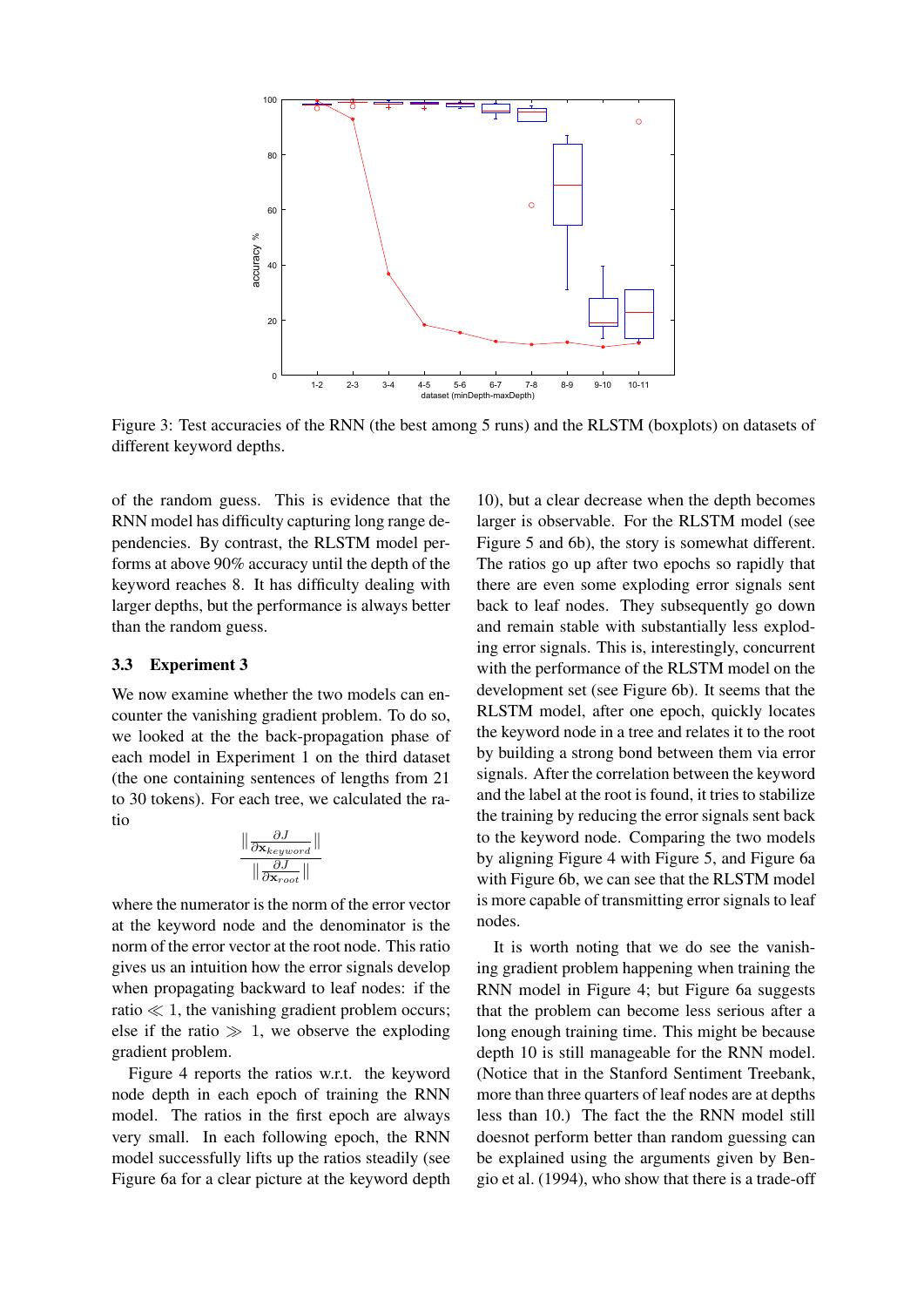

Figure 4: Ratios of norms of error vectors at keyword nodes to norms of error vectors at root nodes w.r.t. the keyword node depth in each epoch of training the RNN. Gradients gradually vanish with greater depth.



Figure 5: Ratios of norms of error vectors at keyword nodes (at different depths) to norms of error vectors at root nodes, in the RLSTM. Many gradients explode in epoch 2, but stabilize later. Gradients do not vanish, even at depth 12 and 13.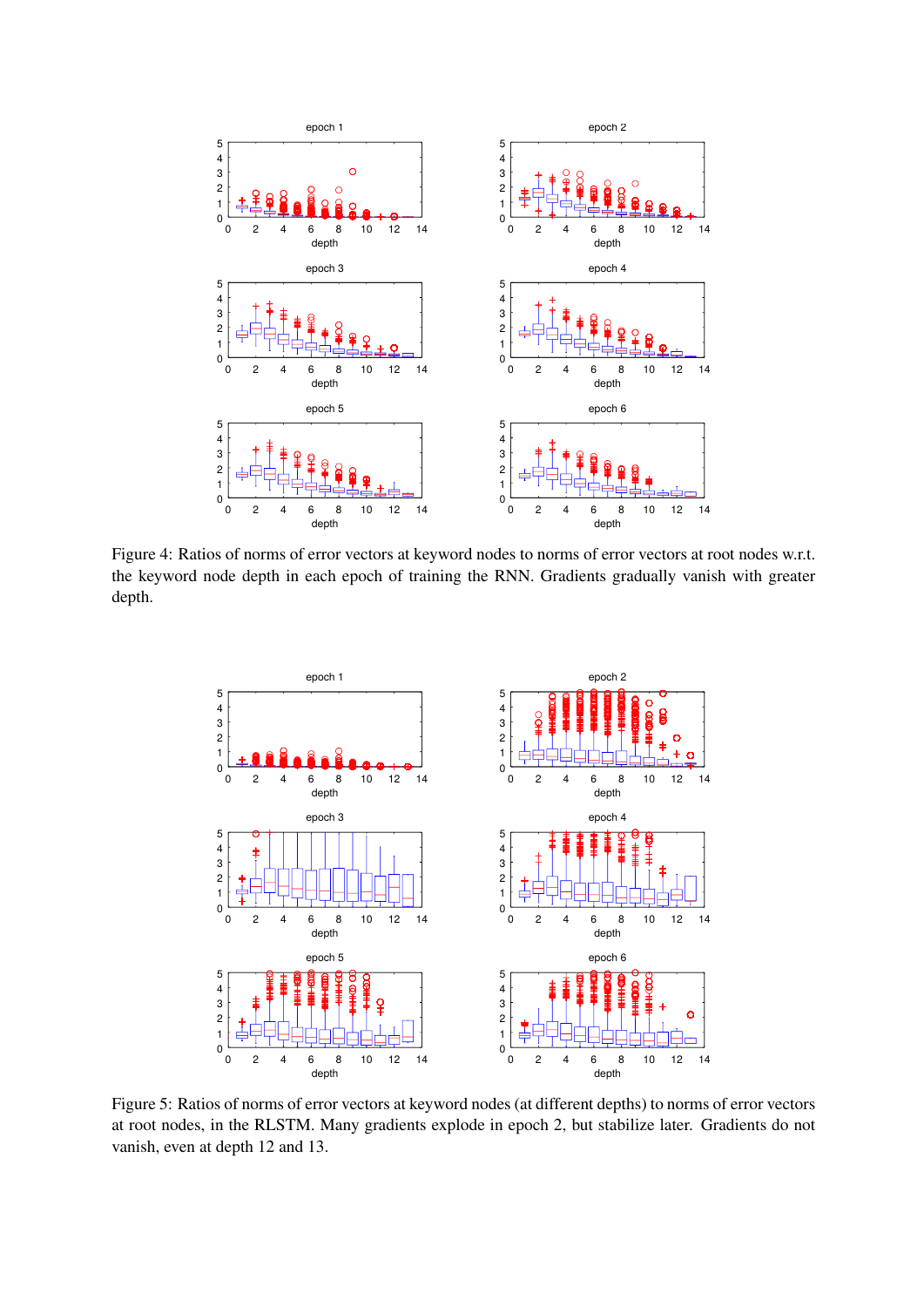

Figure 6: Ratios at depth 10 in each epoch of training the RNN (a) and the RLSTM (b).